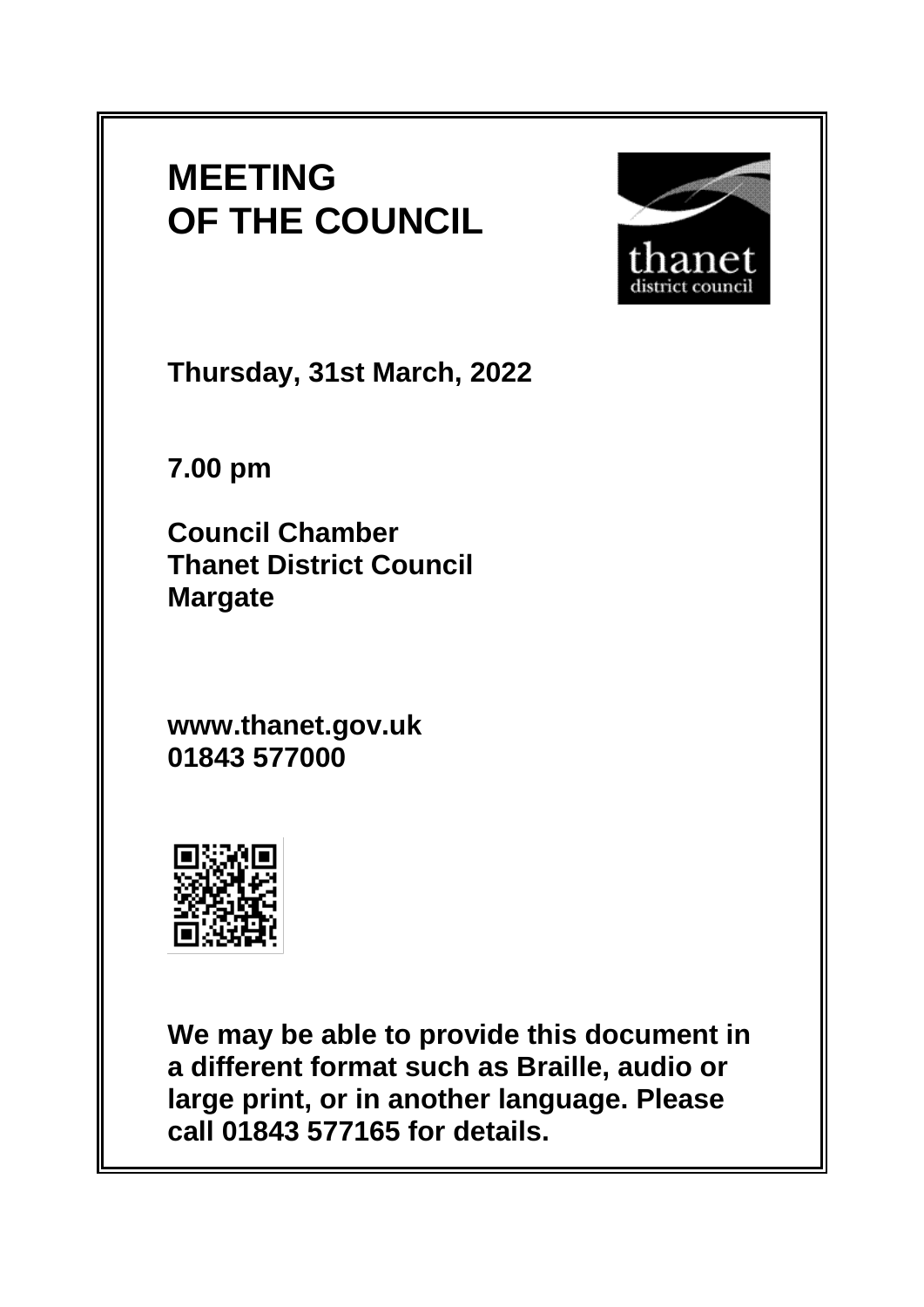Date: **21 March 2022** Drect Dial: **(01843) 577200** Email: **james.clapson@thanet.gov.uk**



You are hereby summoned to attend the meeting of the Thanet District Council to be held in the Council Chamber, Council Offices, Cecil Street, Margate, Kent on Thursday, 31 March 2022 at 7.00 pm for the purpose of transacting the business mentioned below.

Titch Homes

To: The Members of Thanet District Council

Director of Corporate Governance

FIRE ALARM PROCEDURES: If the fire alarm is activated, please vacate the offices via the stairs either through the security door to the left of the Chairman or opposite the lifts in the foyer. Please do not use the lifts. Please assemble in Hawley Square on the green. Officers will assist you and advise when it is deemed safe to return to the Chamber.

## **A G E N D A**

Item No

## 1. **APOLOGIES FOR ABSENCE**

## 2. **MINUTES OF THE PREVIOUS MEETING** (Pages 5 - 14)

To approve the Minutes of the meeting of Council held on 24 February 2022, copy attached*.*

## 3. **ANNOUNCEMENTS**

To receive any announcements from the Chairman, Leader, Members of the Cabinet or Chief Executive in accordance with Council Procedure Rule 2.2 (iv).

#### 4. **DECLARATIONS OF INTEREST** (Pages 15 - 16)

To receive any declarations of interest. Members are advised to consider the advice contained within the Declaration of Interest advice attached to this Agenda. If a Member declares an interest, they should complete the [Declaration of Interest Form](https://docs.google.com/forms/d/e/1FAIpQLSdYy7shF1kh6tvdSh3acxVRm70cKPLFkRBFNyVx2TgejRcm4w/viewform?usp=sf_link)

#### 5. **PETITIONS**

To receive petitions from the public in accordance with Council Procedure Rule 12.

## 6. **QUESTIONS FROM THE PRESS AND PUBLIC** (Pages 17 - 18)